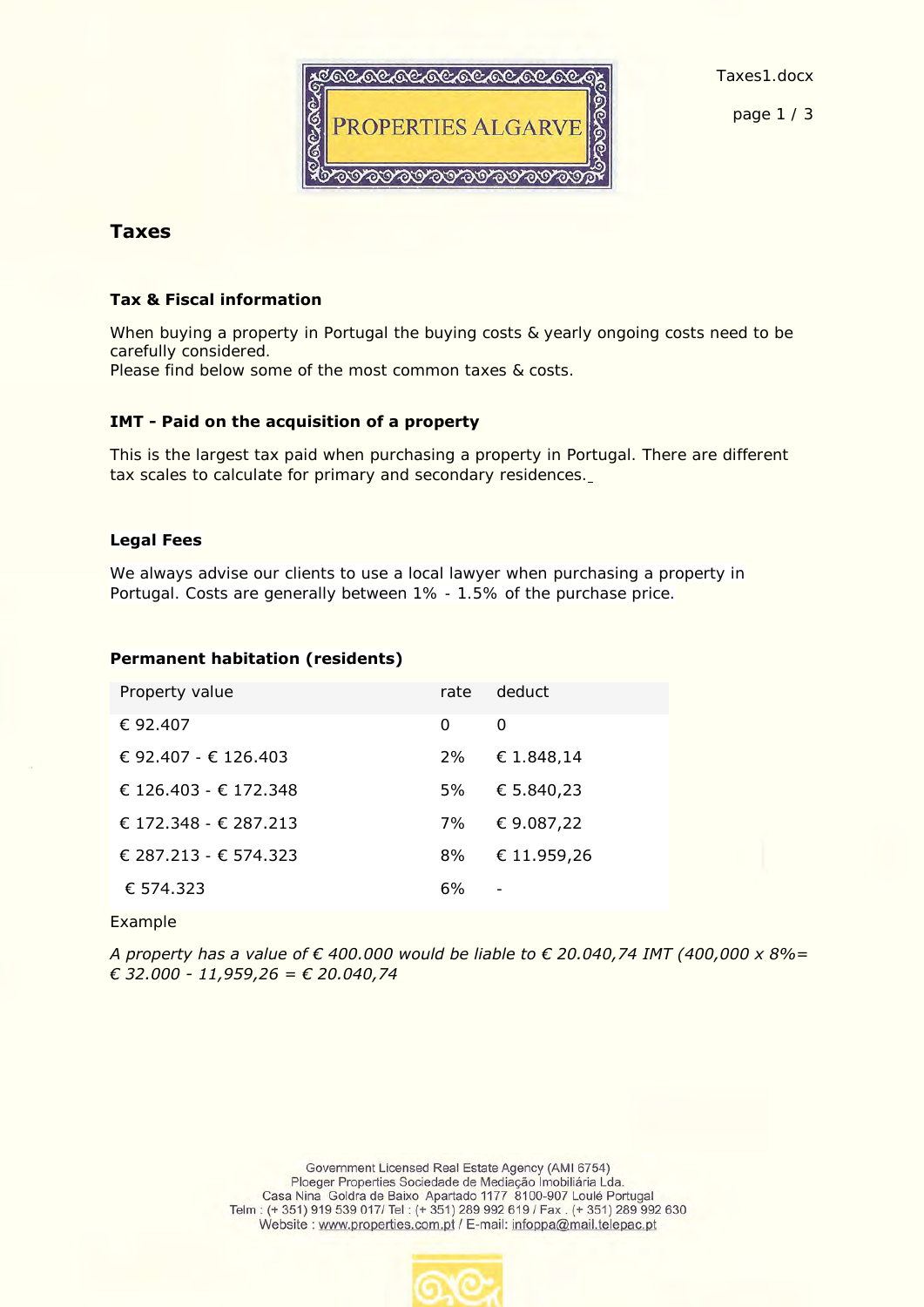

#### **Second habitation (non residents)**

| Property value        | rate  | deduct         |
|-----------------------|-------|----------------|
| € 92.407              | $1\%$ | $\overline{O}$ |
| € 92.407 - € 126.403  | 2%    | € 924,07       |
| € 126.403 - € 172.348 | 5%    | €4.719,22      |
| € 172.348 - € 287.213 | 7%    | € 8.163,09     |
| € 287.213 - € 550.836 | 8%    | € 11.035,30    |
| € 550.836             | 6%    |                |

*For agricultural land the IMT is 5% and building plots without a ruin 6.5%.* 

### **ONGOING TAXES & FISCAL INFORMATION**

#### **IMI – Imposto Municipal sobre Imóveis**

This is a yearly tax paid by the owners of properties in Portugal usually payable in 2 instalments although from 2013 it can be paid in 3 instalments (April, July and November) depending on its value. The tax is calculated based on size, type, location and facilities of the property.

The tax is based on the rateable value of the property and can vary between 0.3% and 0.5% depending on the council. The IMI for rustic properties is 0.8%.

#### **Rental income**

All owners renting properties in Portugal should report these rents to the local authorities. The tax is paid on a stepped scale. From these rents you can deduct several costs and expenses such as the IMI, insurance & maintenance of the property and such costs can offset against the rental income

### **Capital Gains – Mais Valias**

Mais valias (Capital gains tax) is payable if you sell a property and make a profit. Those who are resident in Portugal and sell their primary residence are allowed to reinvest the profit free of capital gains tax within another EU country within a 36 month period.

There are no exemptions for non-residents.

Government Licensed Real Estate Agency (AMI 6754) Ploeger Properties Sociedade de Mediação Imobiliária Lda. Casa Nina Goldra de Baixo Apartado 1177 8100-907 Loulé Portugal Telm: (+351) 919 539 017/ Tel: (+351) 289 992 619 / Fax. (+351) 289 992 630 Website: www.properties.com.pt / E-mail: infoppa@mail.telepac.pt